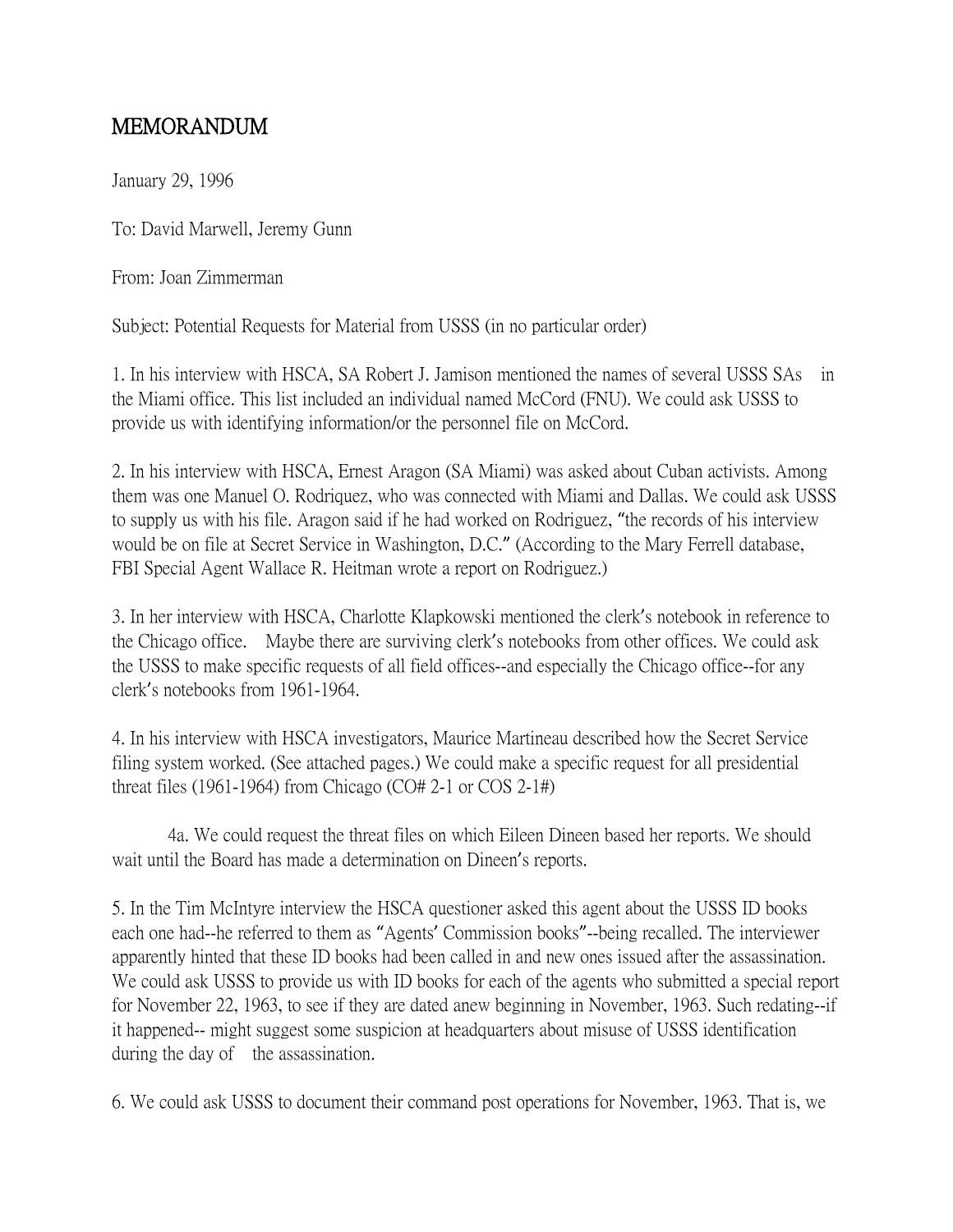want specific information about who was listening to various channels from the motorcade. We know that the pilots at Love Field heard about the shooting almost instantly. Were any transmissions recorded via White House Communications or through the USSS command post set up at the Sheridan Hotel in Dallas. There were at least two channels that have not been documented: the walkie-talkie system inside the motorcade and the communications between the motorcade (Lawson in the lead car?) and the command post and the pilots at the airport. We want tapes/transcripts.

7. In his interview with the HSCA, Lubert deFreese mentioned that Ernest Aragon had written a "report on the Miami Cuban Affairs." This was mentioned in the Final Survey Report for JFK's 1963 Miami trip and in the supplement to this report (12-30-63). De Freese had written his Final Survey of the Miami trip on 12-11-63. We could ask for the Final Survey and the supplement and the Aragon report.

8. William Greer mentioned his personal "trip books" in his attic during his interview with HSCA. Greer promised to send them to Washington. (I looked for these in the HSCA collection but did not find them.)

8a. Greer submitted a voucher for his time for the month of November. See attached. We could request vouchers for all agents who wrote shift reports in November, 1963, regarding JFK protection. Presumably, Greer was with JFK almost all of the time. His itinerary is useful since the trip files have been destroyed.

9. Abraham Bolden mentioned that his notebook describing events of Oct 30-Nov 2, 1963, had been taken away from him by USSS agents when he was arrested. Bolden said he had leads in Chicago in November, 1963. We could ask for Bolden's notebook. Bolden also stated that the USSS used a "COS" designation to hide files and deny having them: "Bolden recalls that James Rowley called from Washington and suggested that Martineau use a COS file number. Bolden explained that a CO (for Central Office) number was issued only in or from Washington Headquarters and an "S" for Secret or Sensitive was given when they wanted to sequester information contained in the file. He explained that these files were kept separate from all others and that SS could say they had nothing in their files on a subject when in fact a "COS" file existed. He said as far as he knew, these were never destroyed (underscoring ours). In addition to the COS file number, Bolden said that all agents who were involved in this surveillance activity were told by ATSAIC Martineau to turn in their notebooks." Martineau was referring to surveillance of Cubans in Chicago. We could ask for all COS files for November, 1963.

10. Bonnie Curtin's report on USSS Record keeping for NARA suggests the following areas for requests:

• p. 18: "Inactive still photographs are maintained by the Office of Government Liaison and Public Affairs, Historian's Unit."